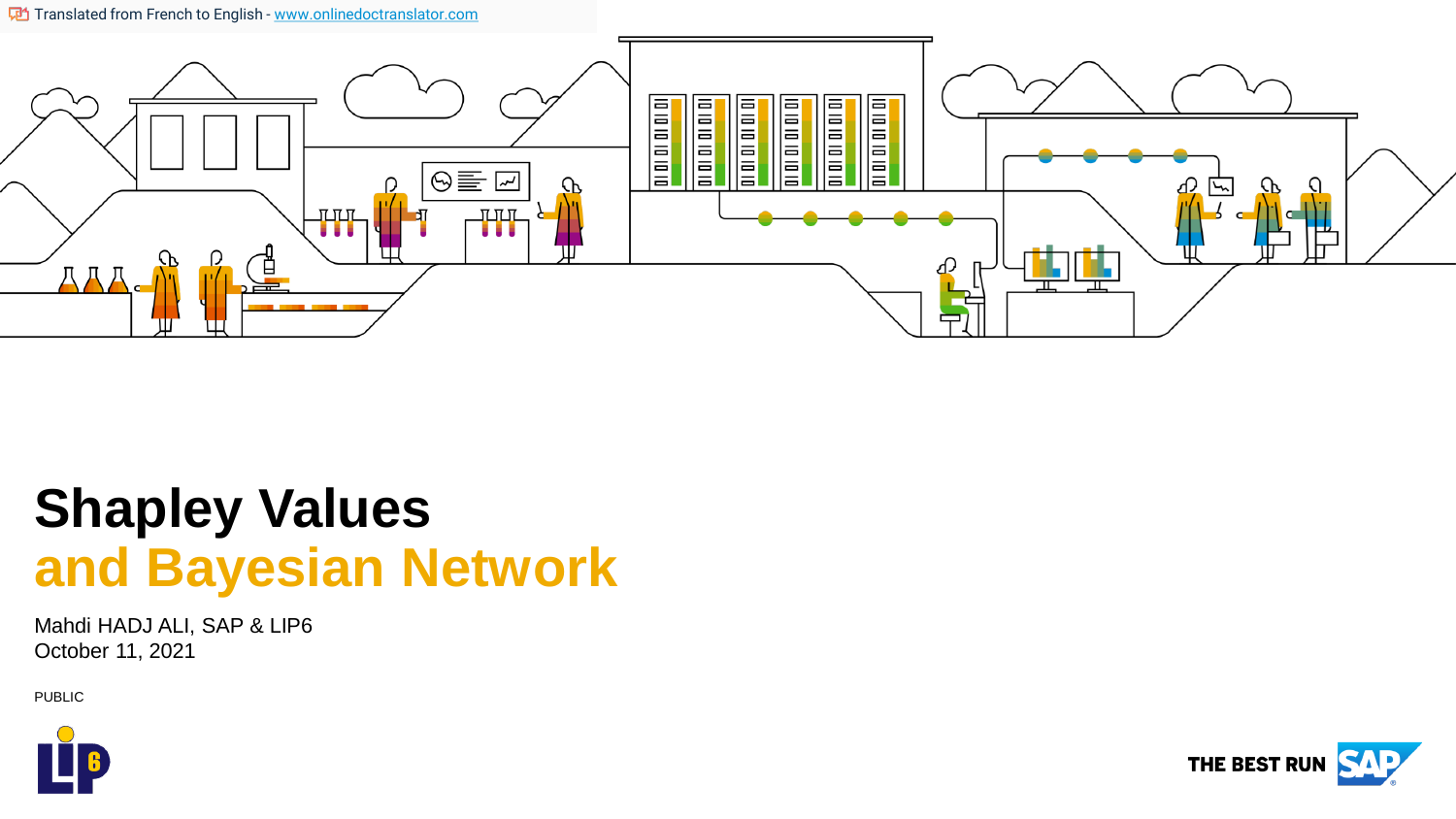## **Trust and explainability**



- **ML Health:**the ML model and production deployment system must be healthy - ie behaving in production as expected and within norms specified by the data scientist.
- **ML Security:**the ML algorithm must be healthy and explainable in the face of malicious or non-malicious attacks - ie efforts to change or manipulate its behavior.
- **MLreproducibility** : All predictions must be reproducible.
- **ML Explainability: It must be possible to determine why the ML** algorithm behaved the way that it did for any particular prediction and what factors led to the prediction..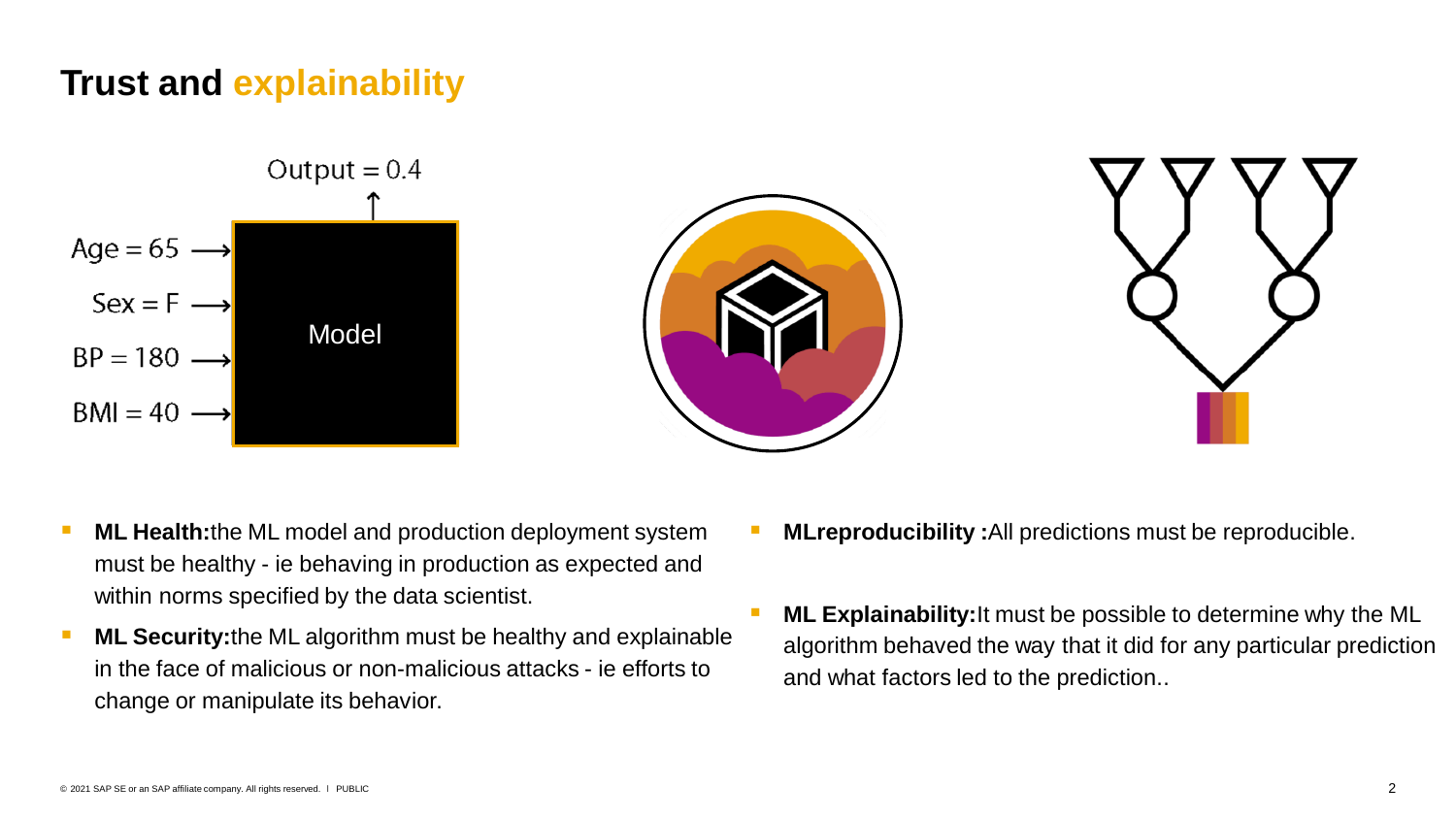## **Diary**

## **Bishapley Values**

**BRANGIEY Values in Bayesian Network** 

**BRANGIEY Values in Causal Model** 

 $\blacksquare$  Bayesian Networks  $\leftrightharpoons$  Predictive Models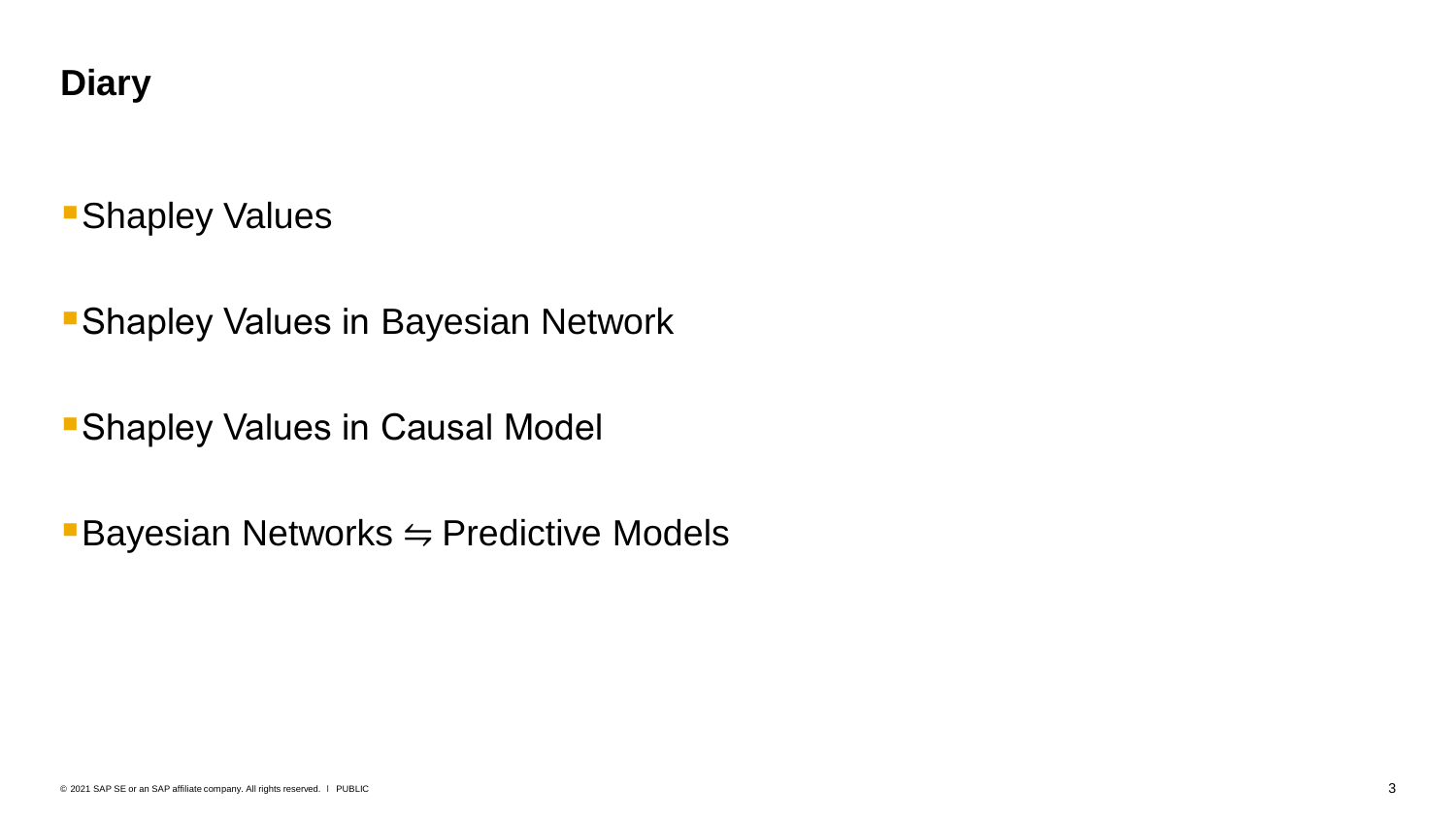# **Shapley Values**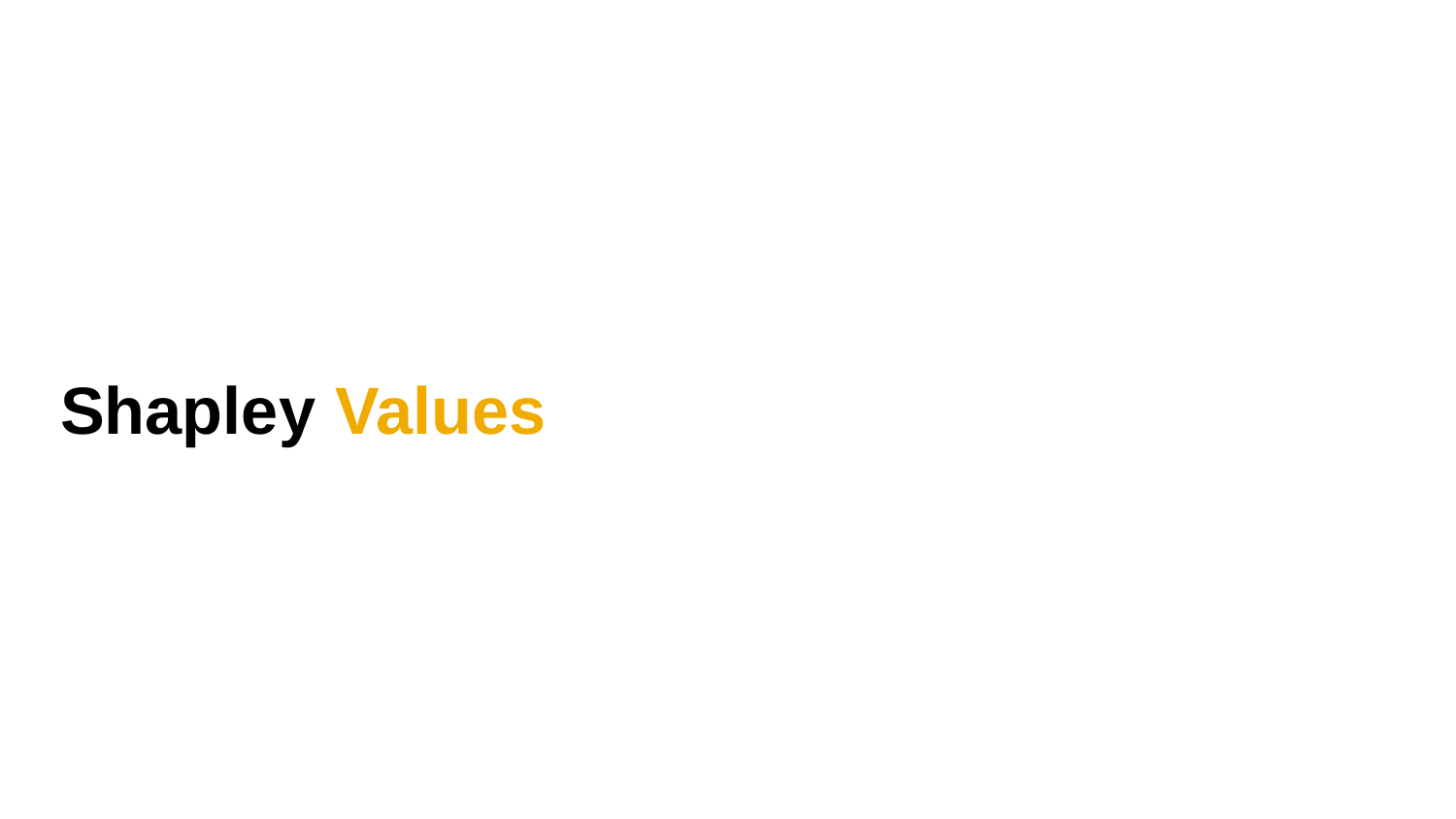## **PredicitveModel: task**

- $\bullet$  Binary class prediction problem  $Y$ ,
- Database composed of N variables:  $X = \{X_1, X_2, \dots, X_j, \dots, X_N\}$  and D rows.
- $f(X_1, \dots, X_n)$  prediction function that takes those variables as inputs.

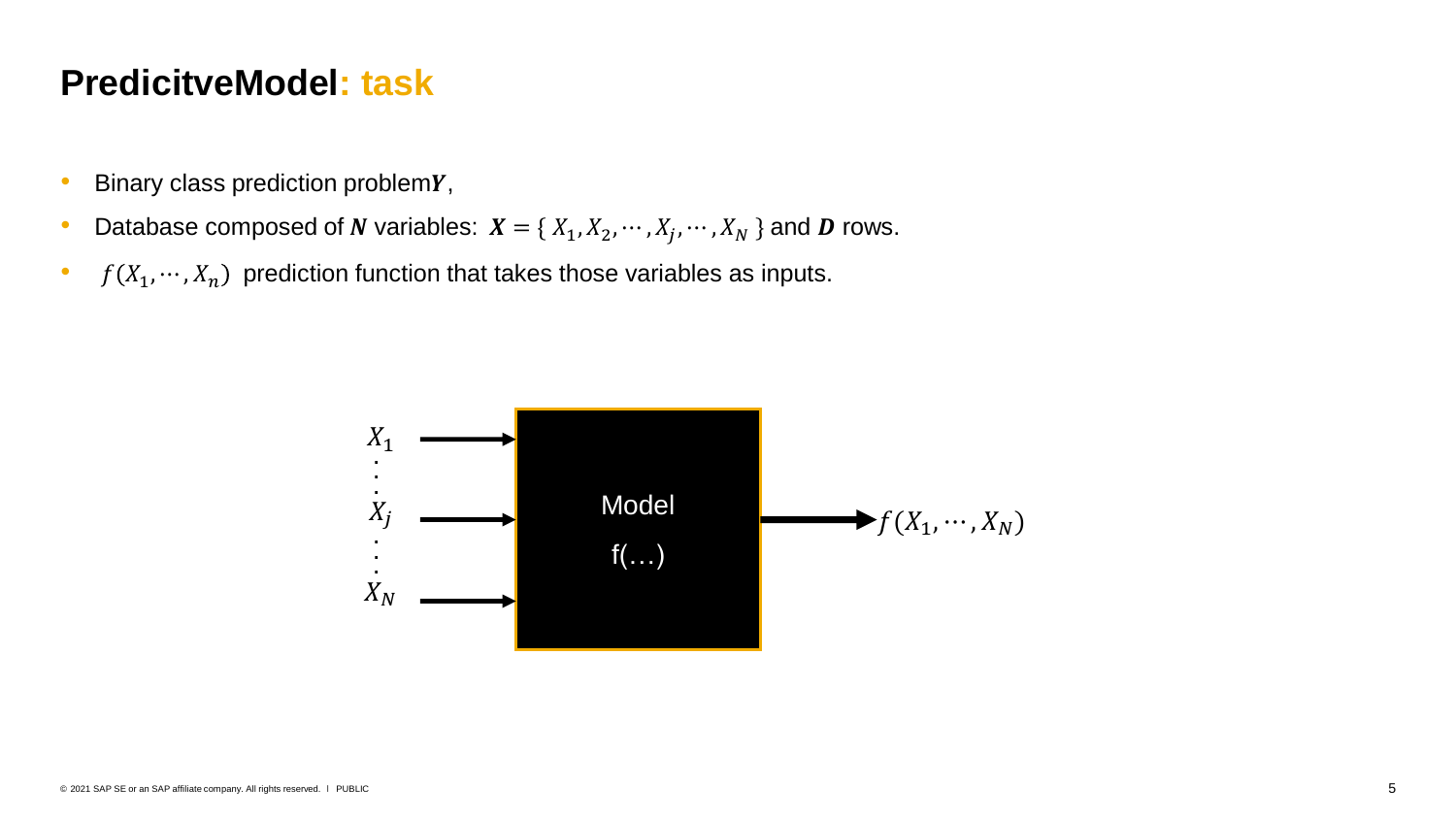## **Contribution analysis: each line**

**Index Age Sex BP BMI** … … … … … 1953 65 F 180 40 … … … … ...

Explanation



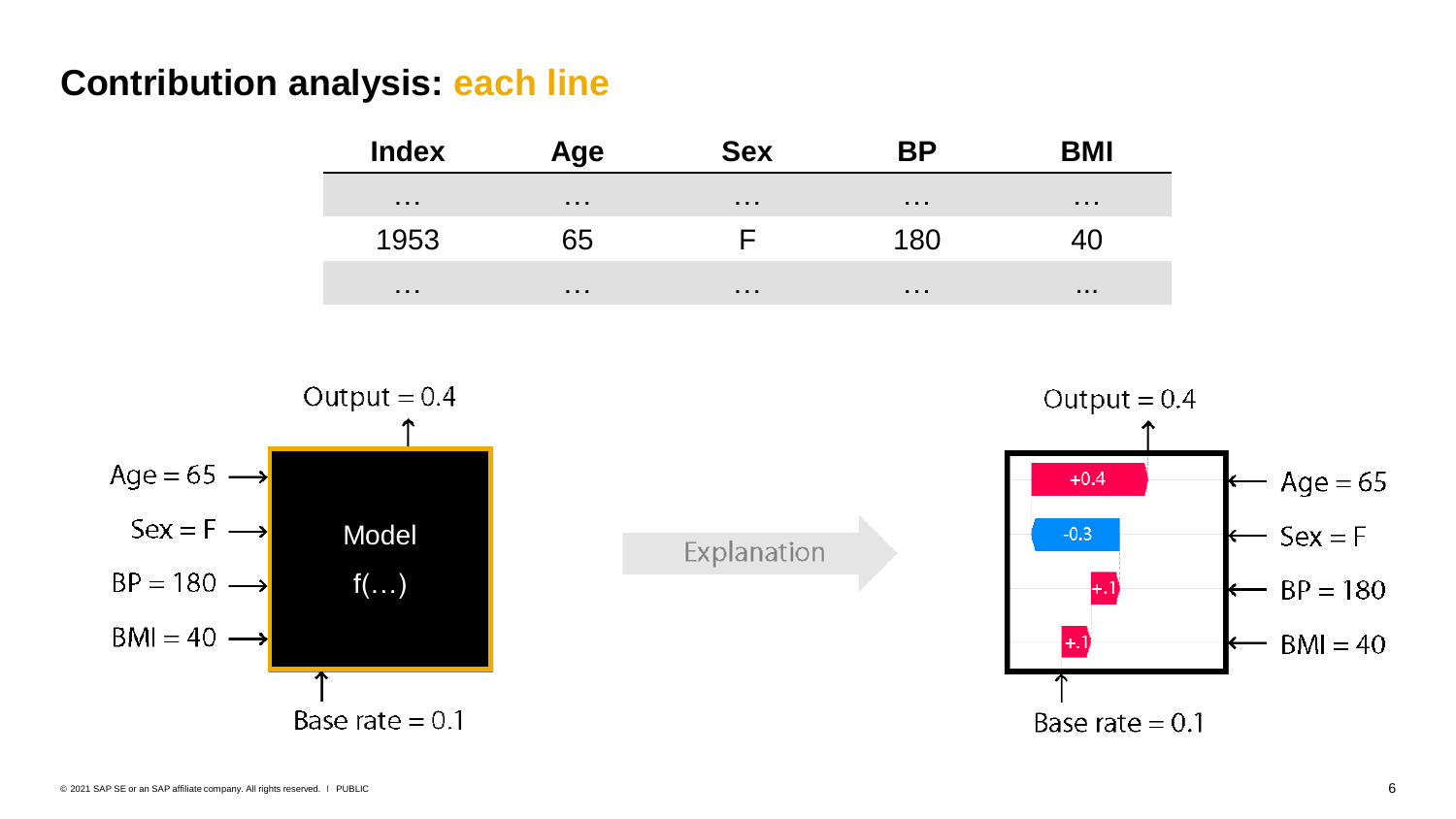## **Contribution analysis: all database**

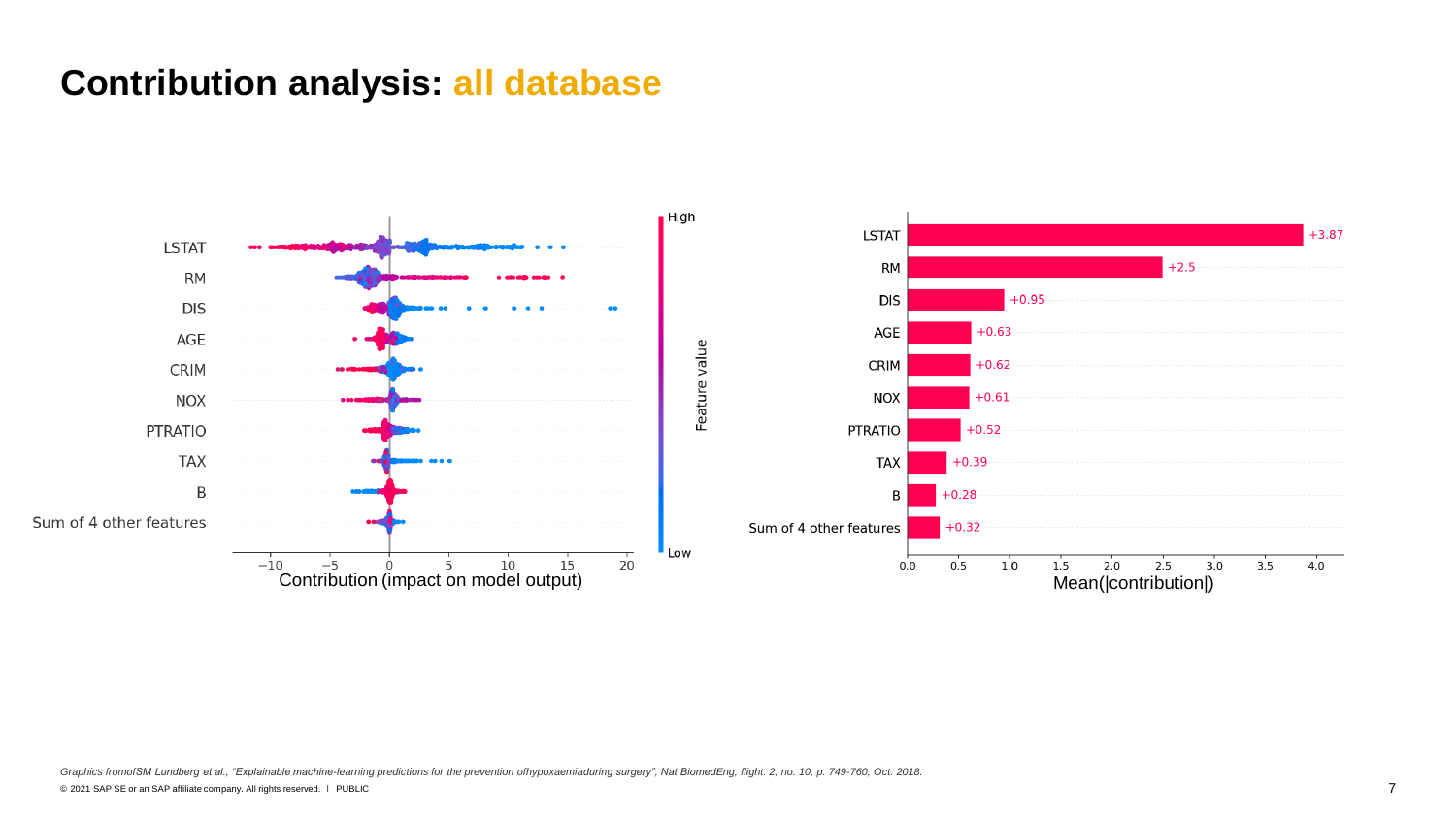## **Shapley Values**

- **Lloyd Shapley 1953**
- **Cooperative game theory**
- **Fair distribution**

Shapley Value formula for the player  $\mathbf{X}_i$  :

$$
\phi_{X_i} = \sum_{S \subseteq X / \{X_i\}} \frac{|S|! (N - |S| - 1)!}{N!} (\nu(S \cup \{X_i\}) - \nu(S))
$$

With  $N$ : Number of players,  $\pmb{S}$ : Coalition of players,  $X_{\pmb{i}}$ : i<sup>th</sup> player and  $\pmb{\nu}(\pmb{S})$ : worth of coalition  $\pmb{S}.$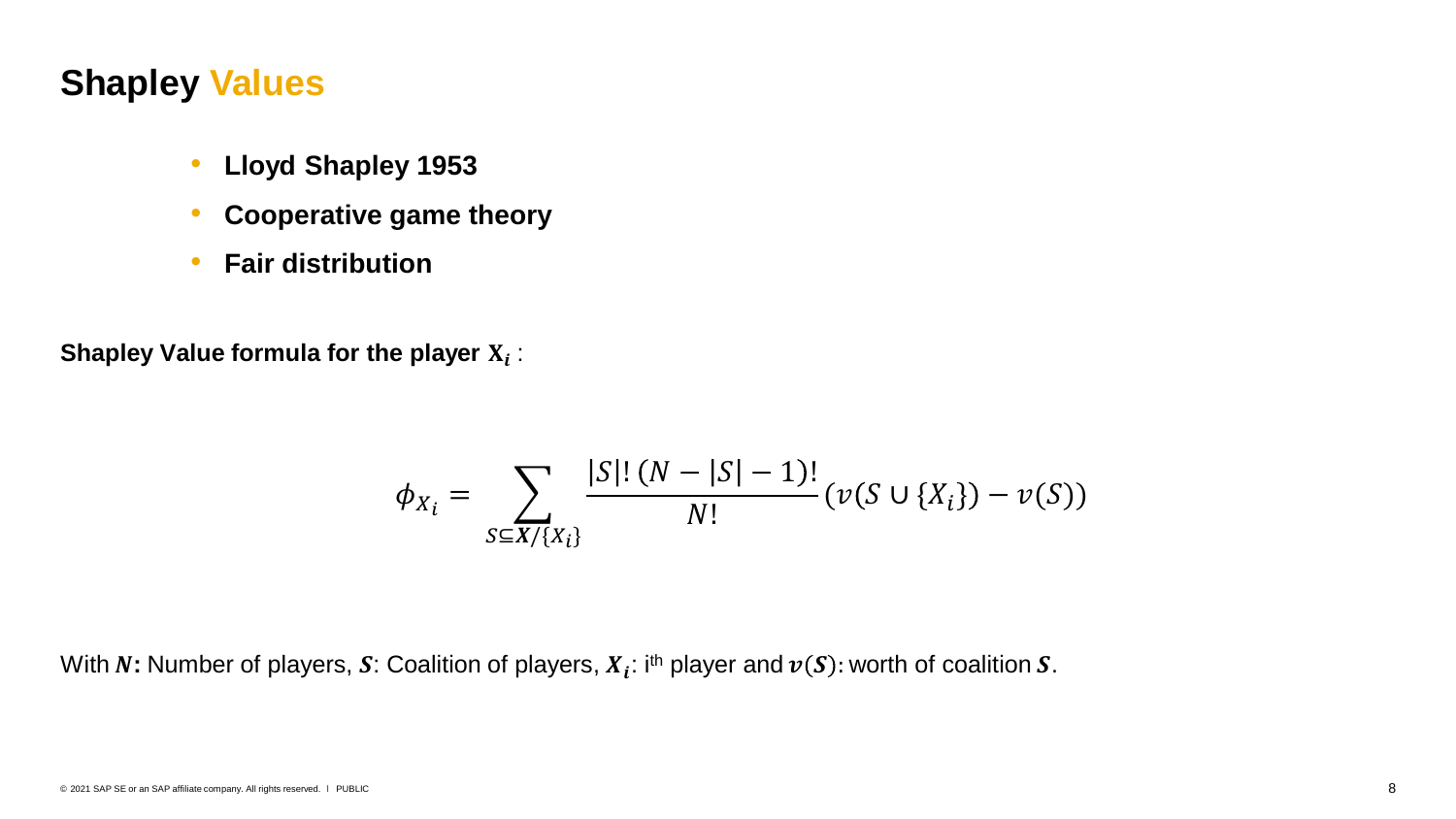## **Definition of function** *v (Conditional)*

Shapley Values Conditionals  $v(S) = \mathbb{E}[f(x_S, X_{\bar{S}})|X_S = x_S]$  $=\int P(X_{\bar{S}}|x_S) f(X_{\bar{S}}, x_S) dX_{\bar{S}}$ 



- Best estimate of  $f$  given  $S$ .
- Analysis on the distribution of the data, at X fixed we are on the manifold.
- Possibly a non-zero value for a variable not used by the model.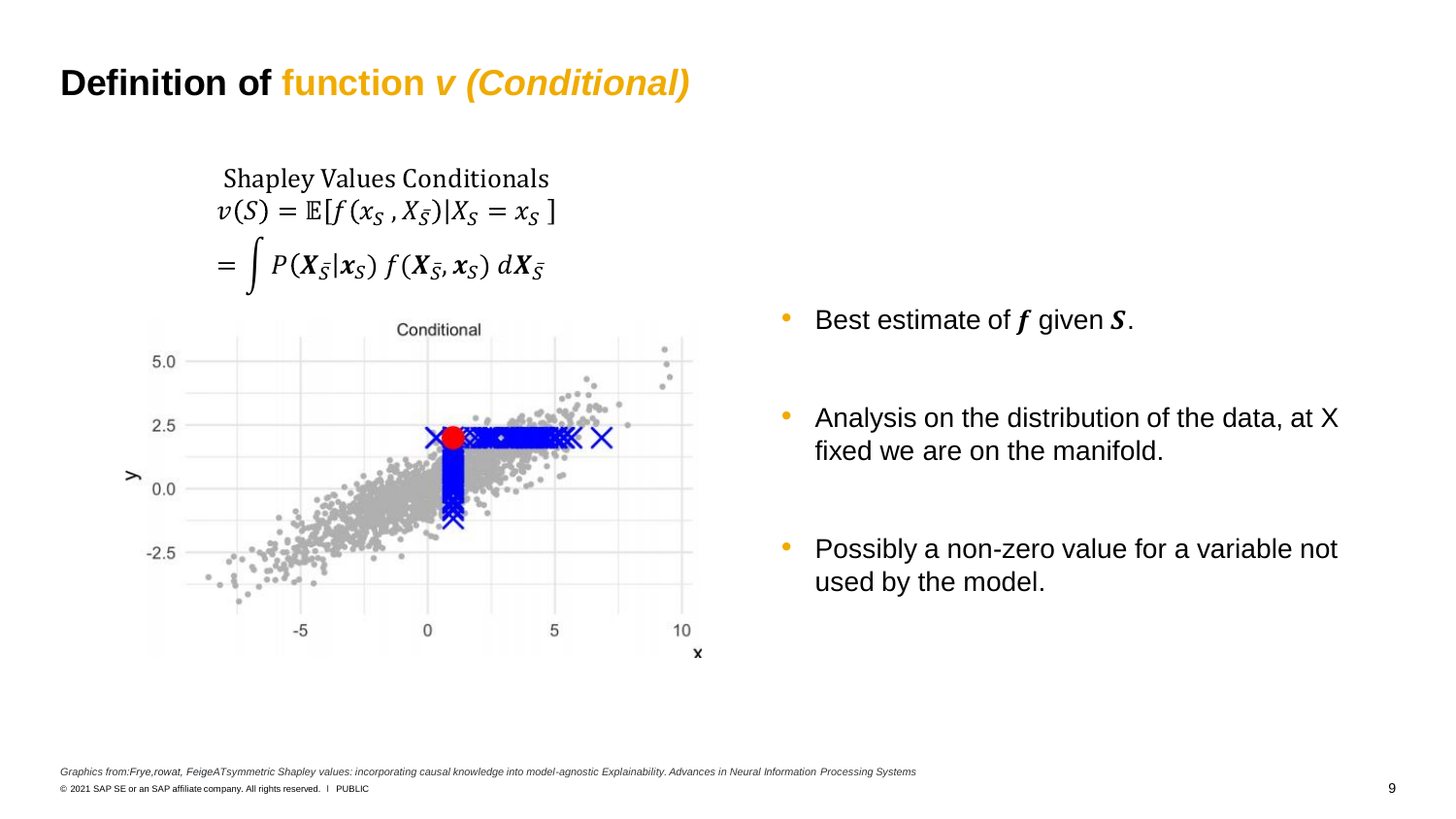## **Definitions of function** *v (Marginal)*

Shapley Value Marginals  $v(S) = \mathbb{E}[f(x_S, X_{\overline{S}})] = \int P(X_{\overline{S}}) f(X_{\overline{S}}, x_S) dX_{\overline{S}}$ 



- Marginal Expectation.
- Maycreate unrealistic data.
- Always a null value for a variable not used by the model.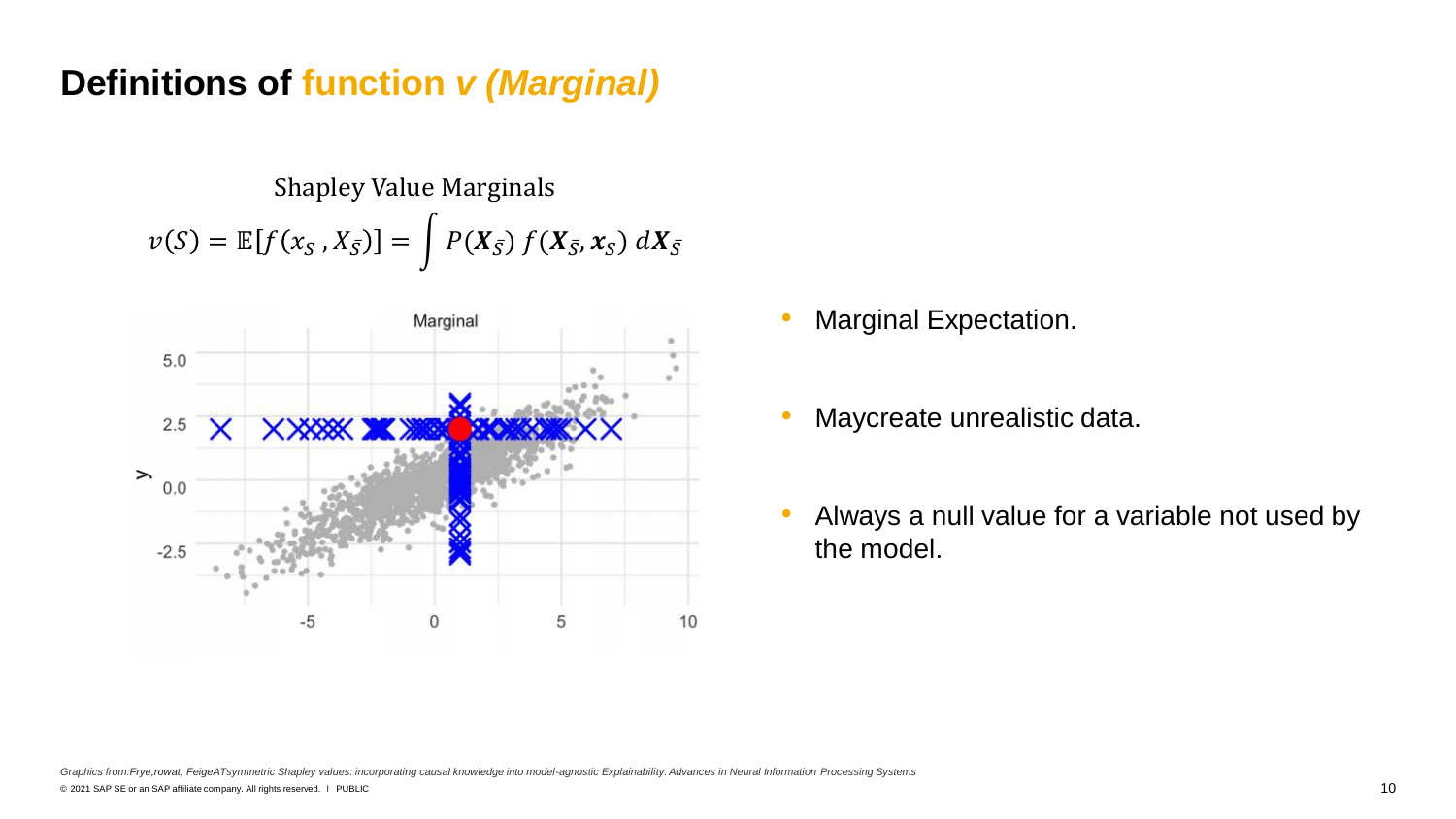### **TreeExplainer**

**Shap values are very expensive to calculate.**

• The algorithm **TreeExplainer** is one of the fastest.

This approach uses the information computed during the training of a forest of decision trees.

• Optimized for decision trees, its complexity goes from $\mathit{O}\!\left(TLM2^N\right)$  à  $\mathit{O}\!\left(TLP^2\right)^{[1]}$ .

With : **T** the number of trees, **L** the maximum number of leaves in a tree, **N** the number of variables, **P** maximum tree depth

• Give **an approximate result**, they are neither marginals nor conditionals.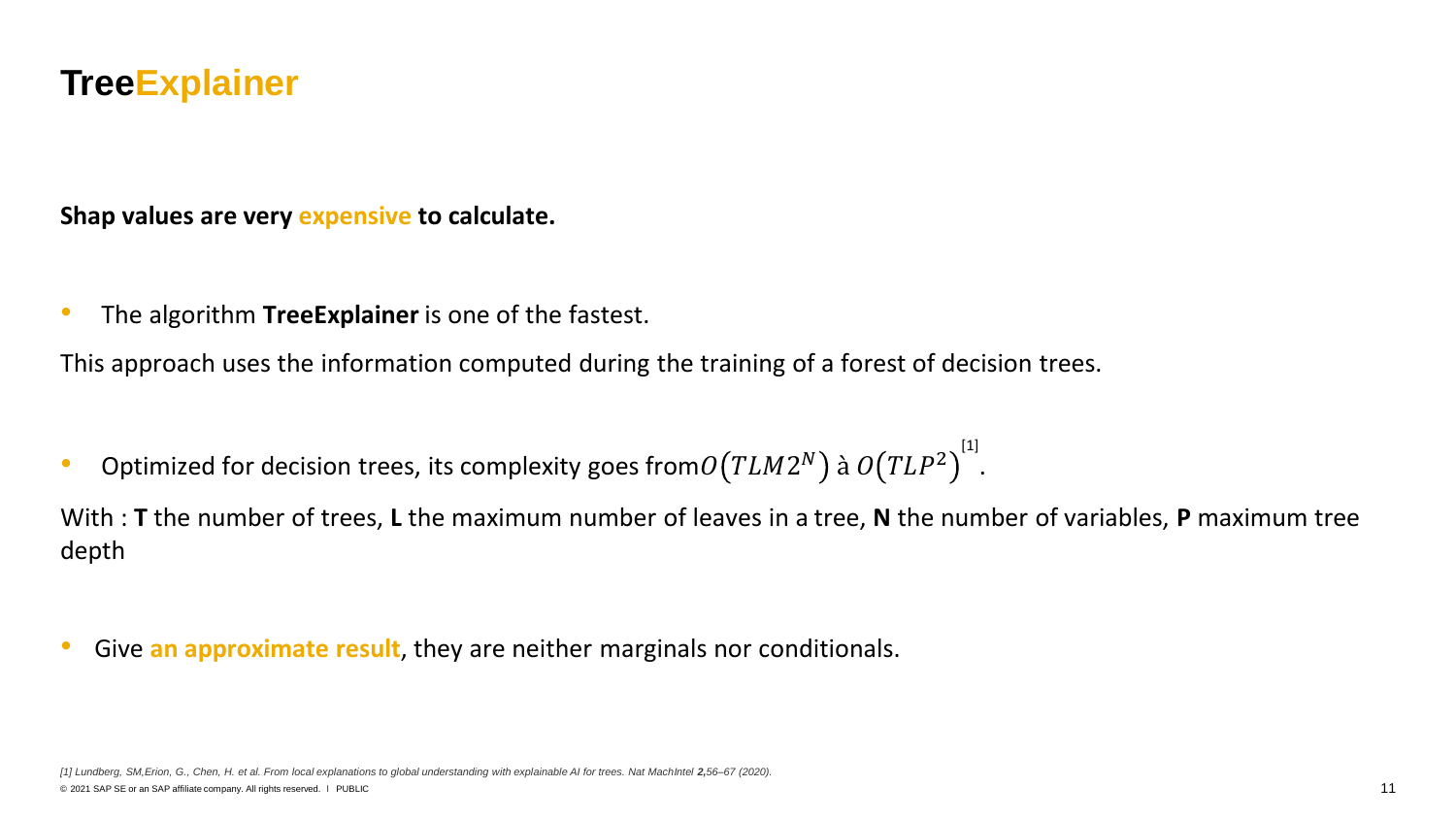# **Shapley values and Bayesian Networks**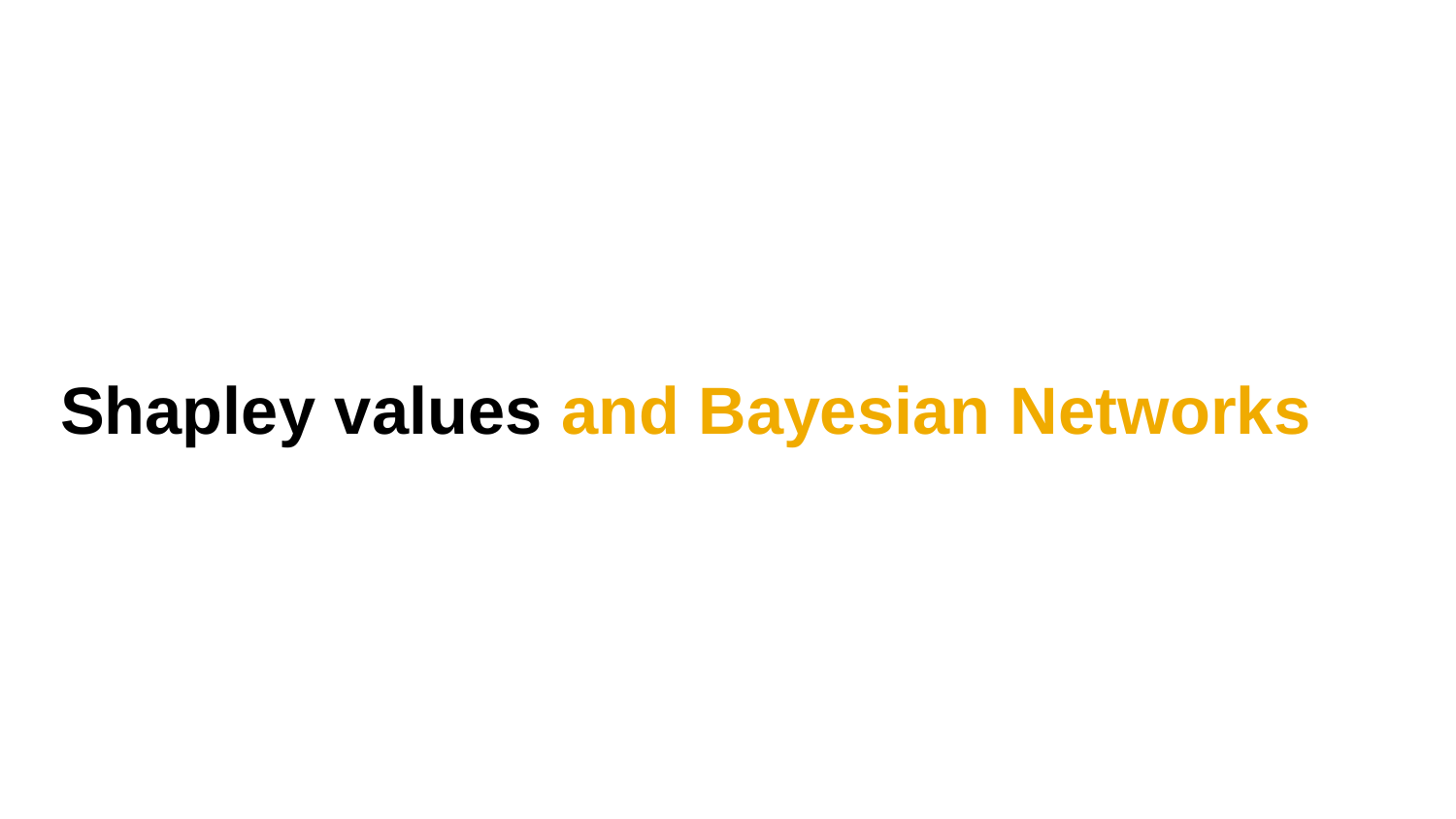## **Prediction and Bayesian Networks**



- The prediction of Y is given by  $P(Y|X_1 \cdots, X_N)$  obtained from the joint distribution.
- We use the  $logit(P(Y | ...))$  in order to have an additive explanation.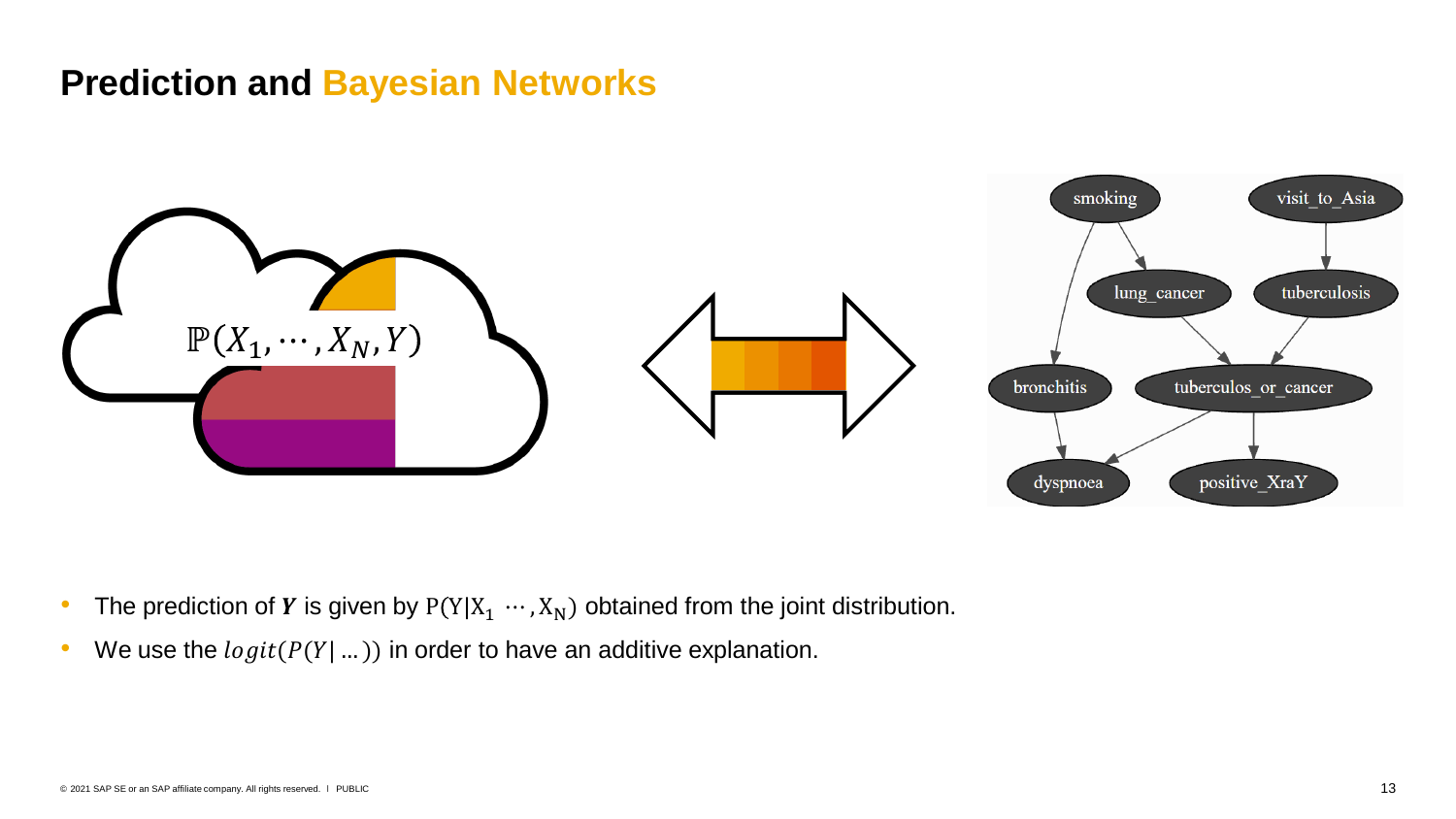### **InferenceExact**



- Compute new probabilistic information from a Bayesian network and some observations.
- Exact inference calculates the posterior distribution for some variable in Bayesian networks given (partial) observations.

• 
$$
v({X_1, X_2}) = logit(P(Y = 1 | X_1 = x_1^d, X_2 = x_2^d))
$$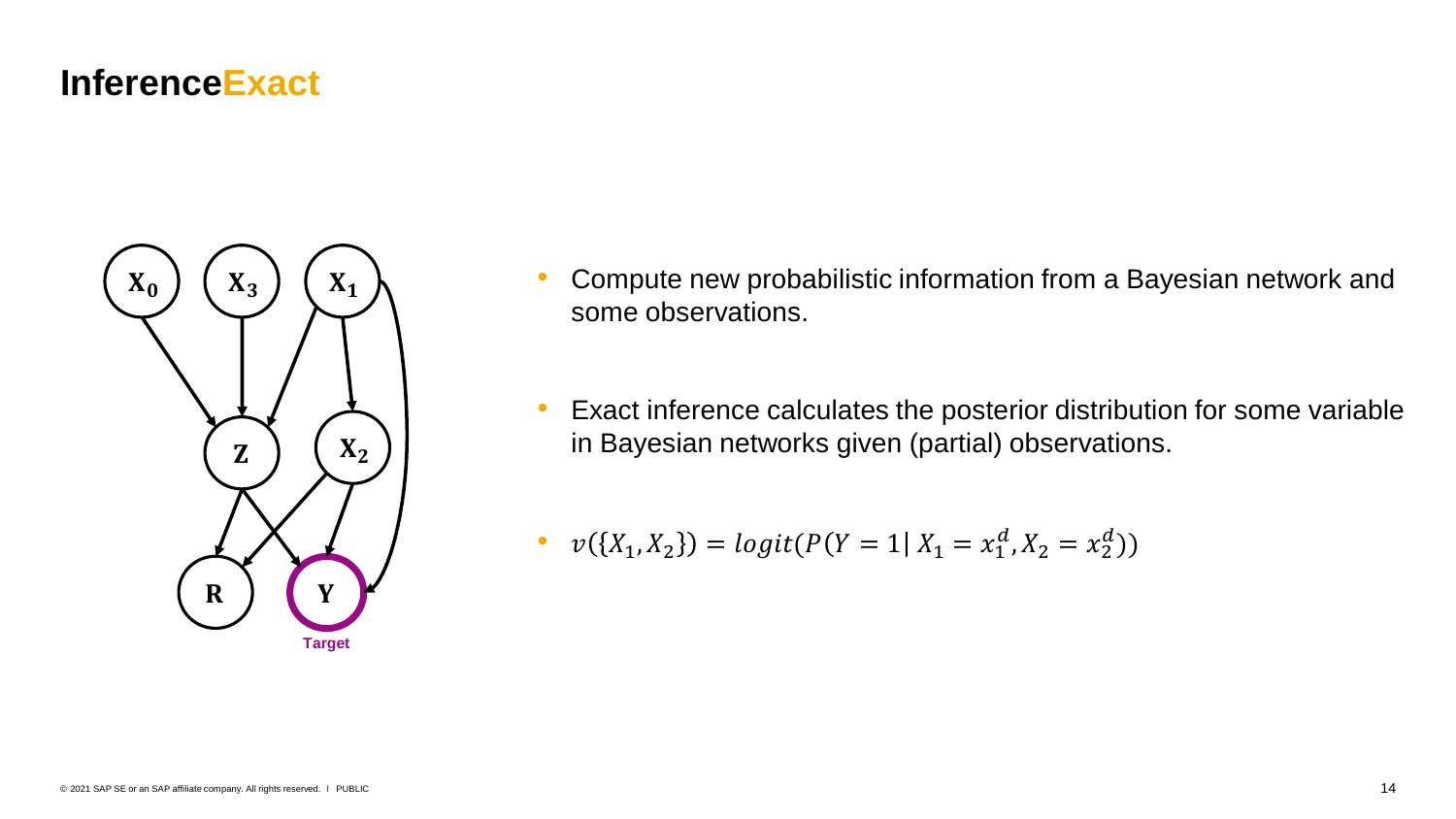## **Simplification in Bayesian Networks**



Possible combinations:  $2^N$ 

• V-structures and other graph specifications help us know which coalitions are interesting to compute.

• 
$$
v({Z, X_1, X_0}) - v({Z, X_1}) = 0
$$
 becauseY  $\perp X_0 | Z$ 

- $v({Z}, X_1, X_0)$  and  $v({Z}, X_1)$  are exchangeable.
- For marginal Shapley values: only the Markov Blanket matters.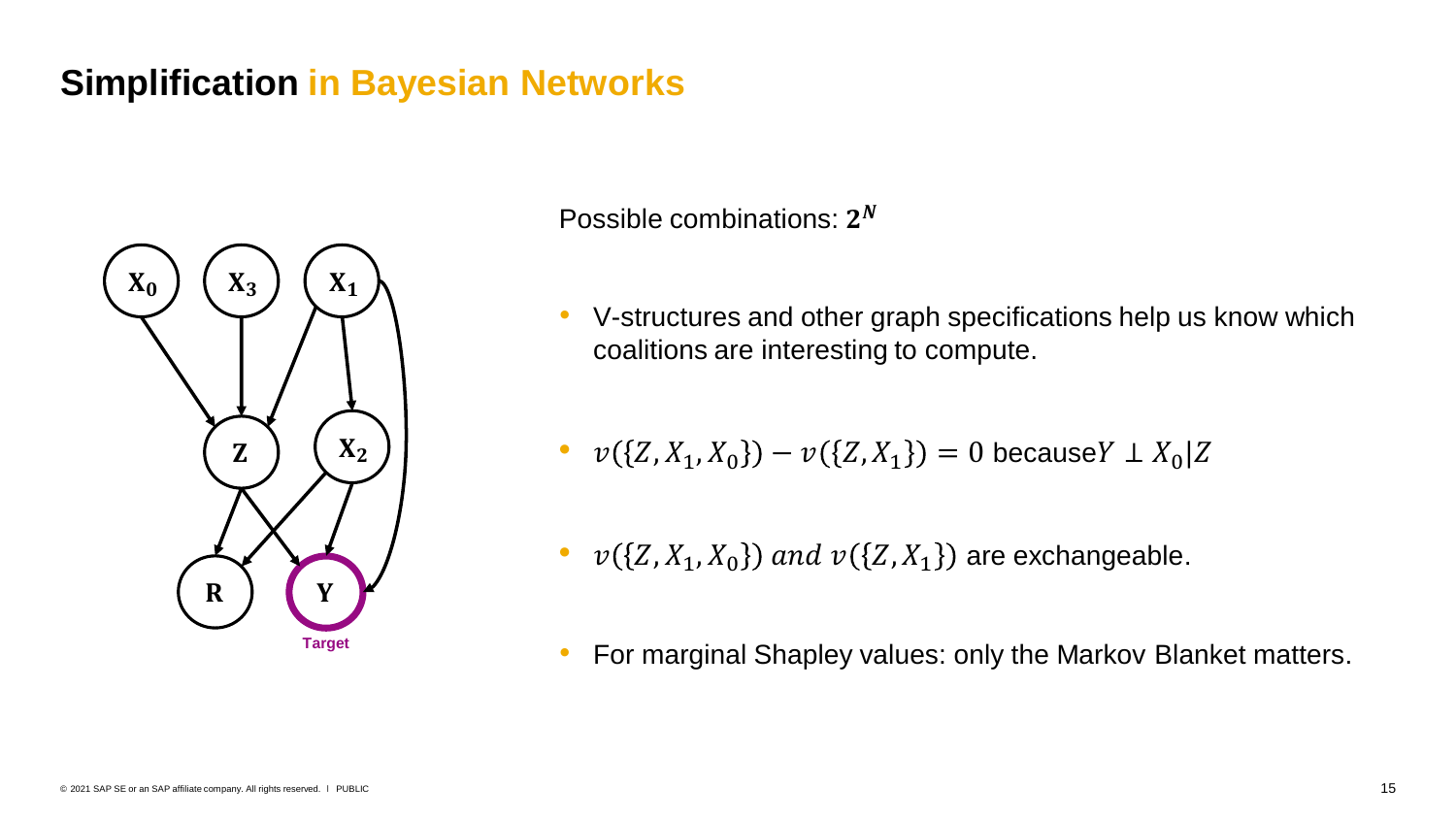## **Significance of variables**



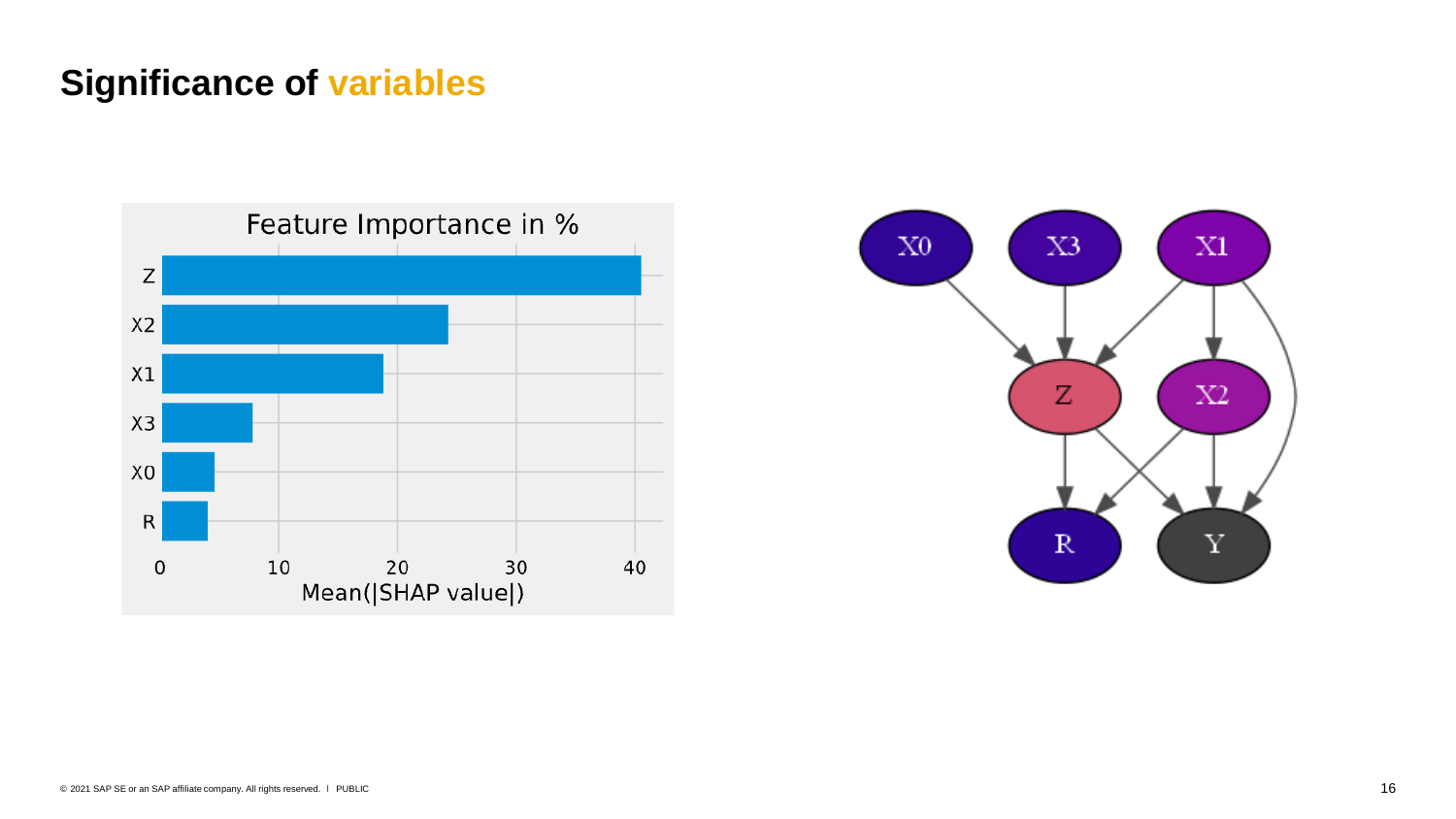## **Shapley values and Causal Models**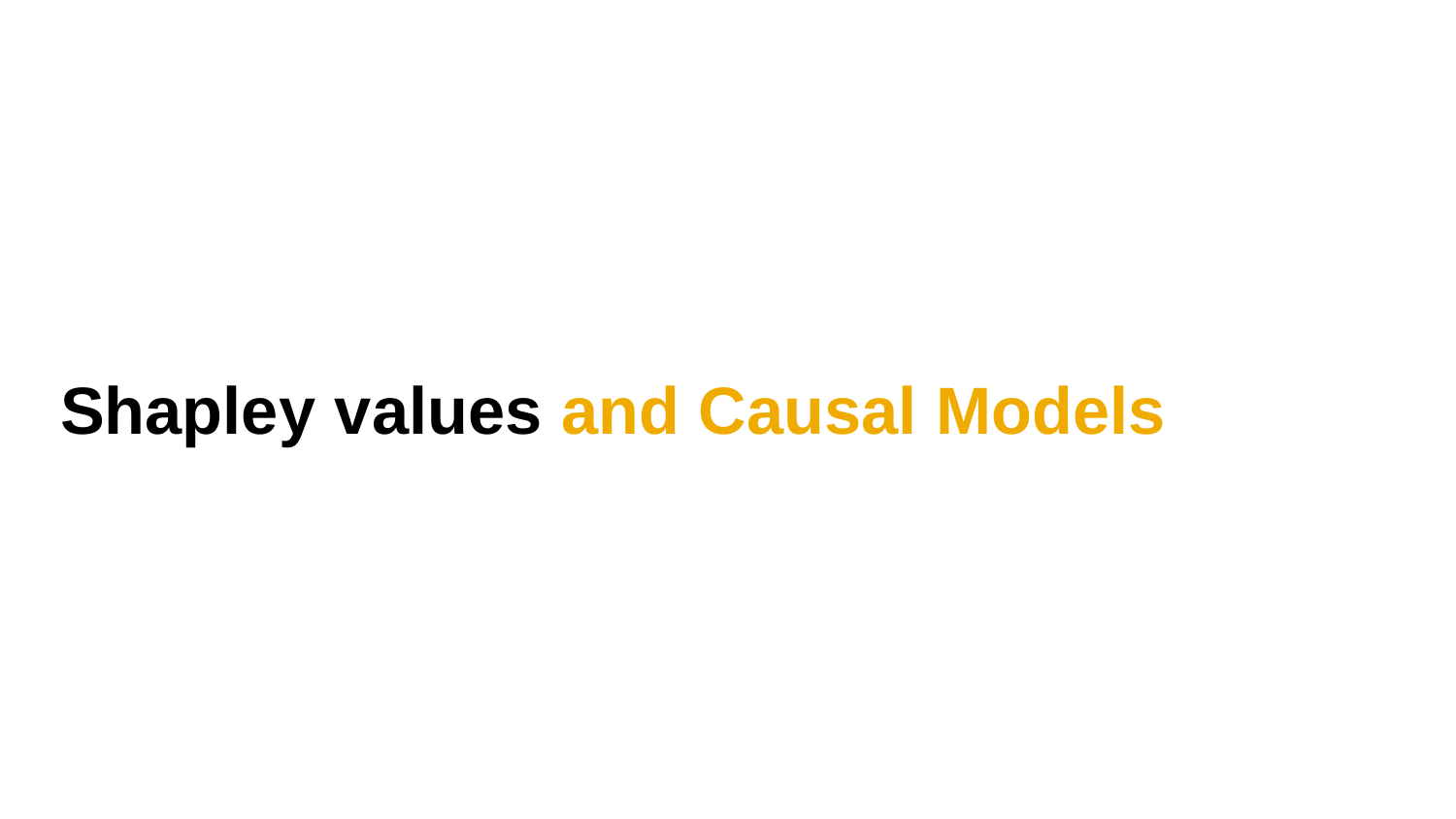## **Shapley valuescausal**

$$
v(S) = \mathbb{E}[f(X)|do(X_S = x_S)] = \int P(X_{\bar{S}}|do(X_S = x_S)) f(X_{\bar{S}}, x_S) dX_{\bar{S}}^{2}
$$

- To take into account the possible causal relationships between the 'in-coalition' characteristics and the 'out-ofcoalition' characteristics, we condition 'by intervention' for which we use the do-calculus of Pearl.
- The contribution  $\phi_{X_i}$  measures the relevance of the variable  $X_i$  through the (average) prediction obtained if we intervene on the characteristic  $X_i$  at its value  $x_i$  with respect to (the counterfactual situation of) not knowing its value.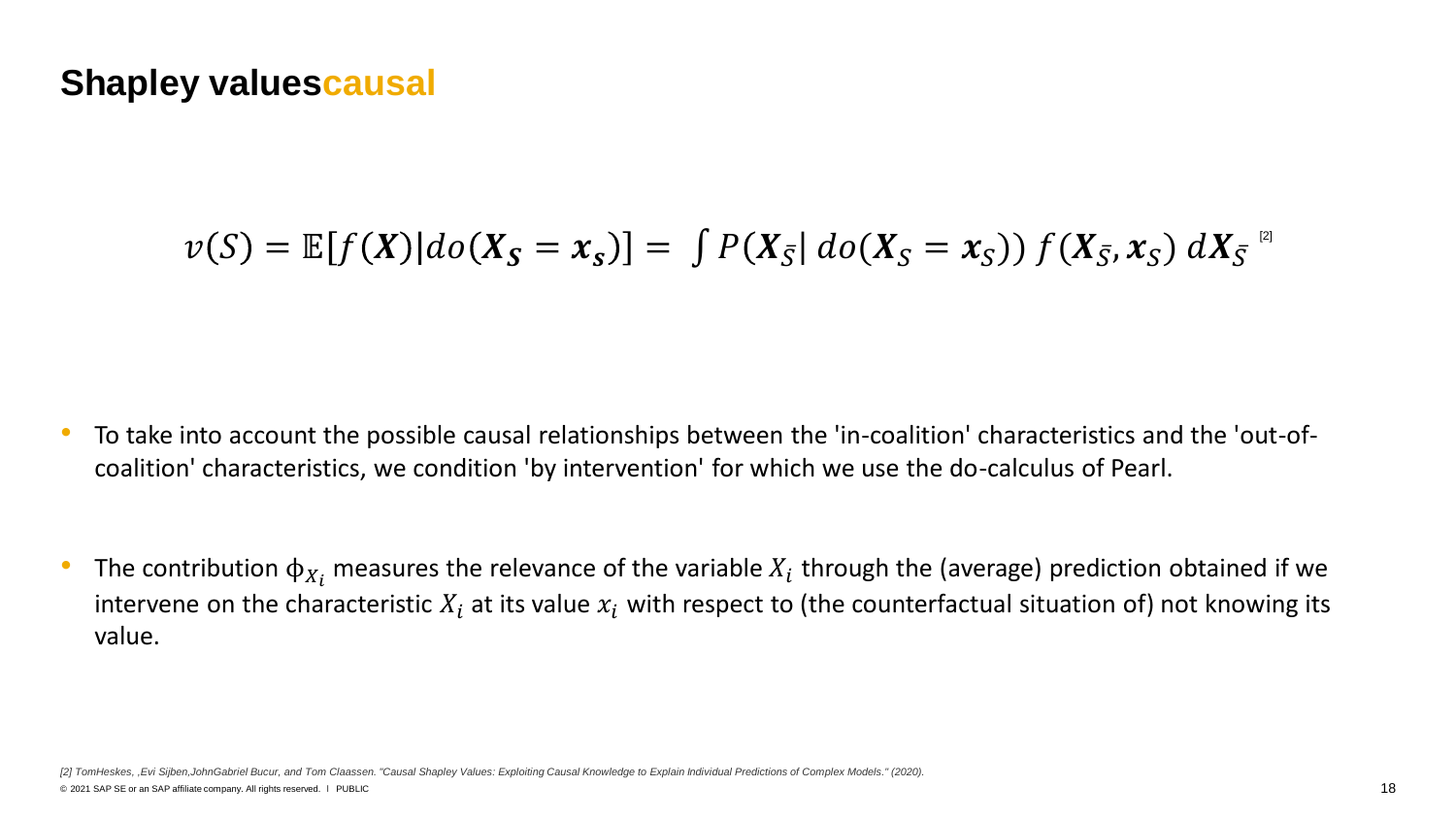## **Do-calculuswithout latent variable:Graph Mayhem**

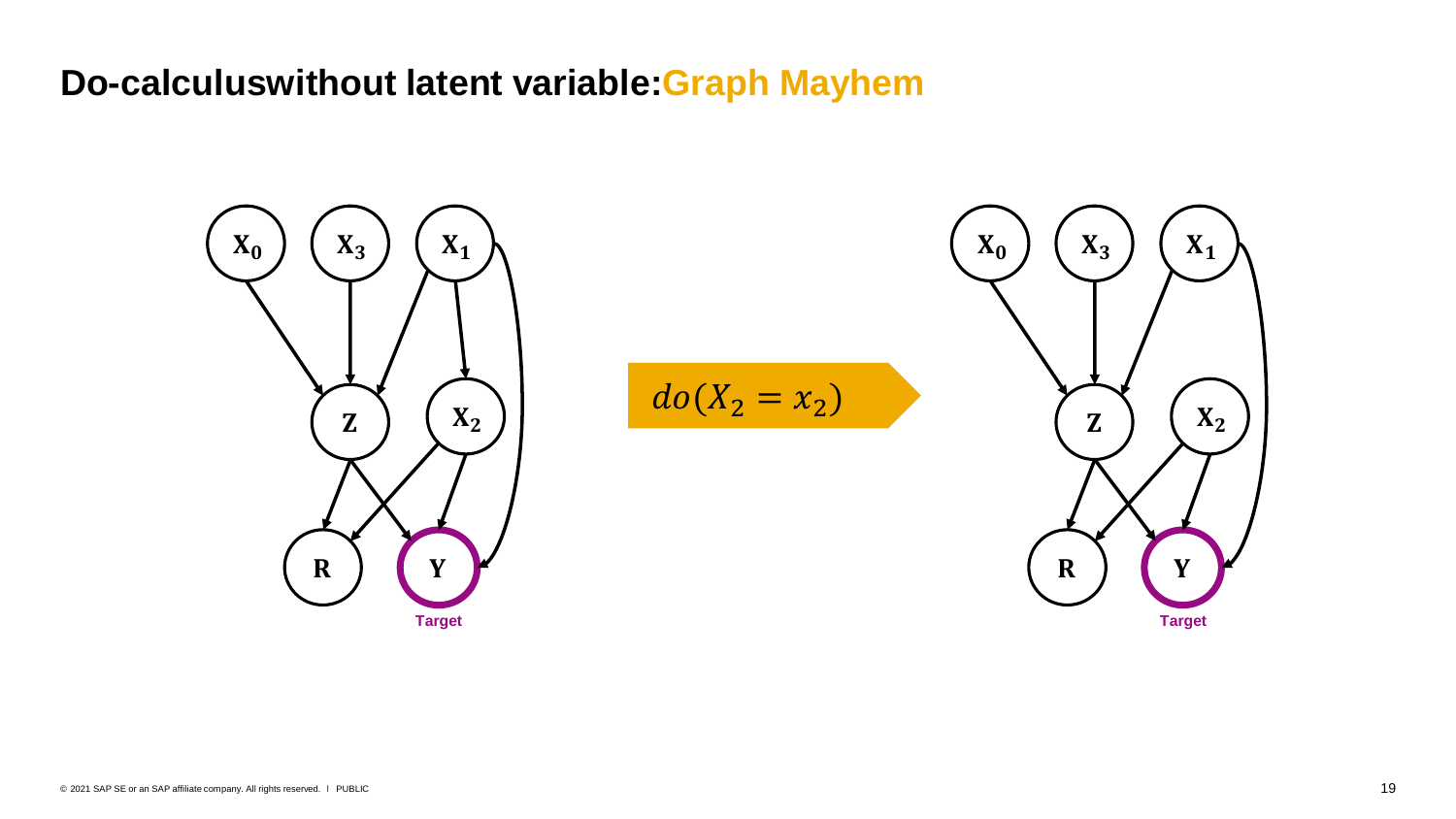## **Bayesian networks**⇋**Predictive Models**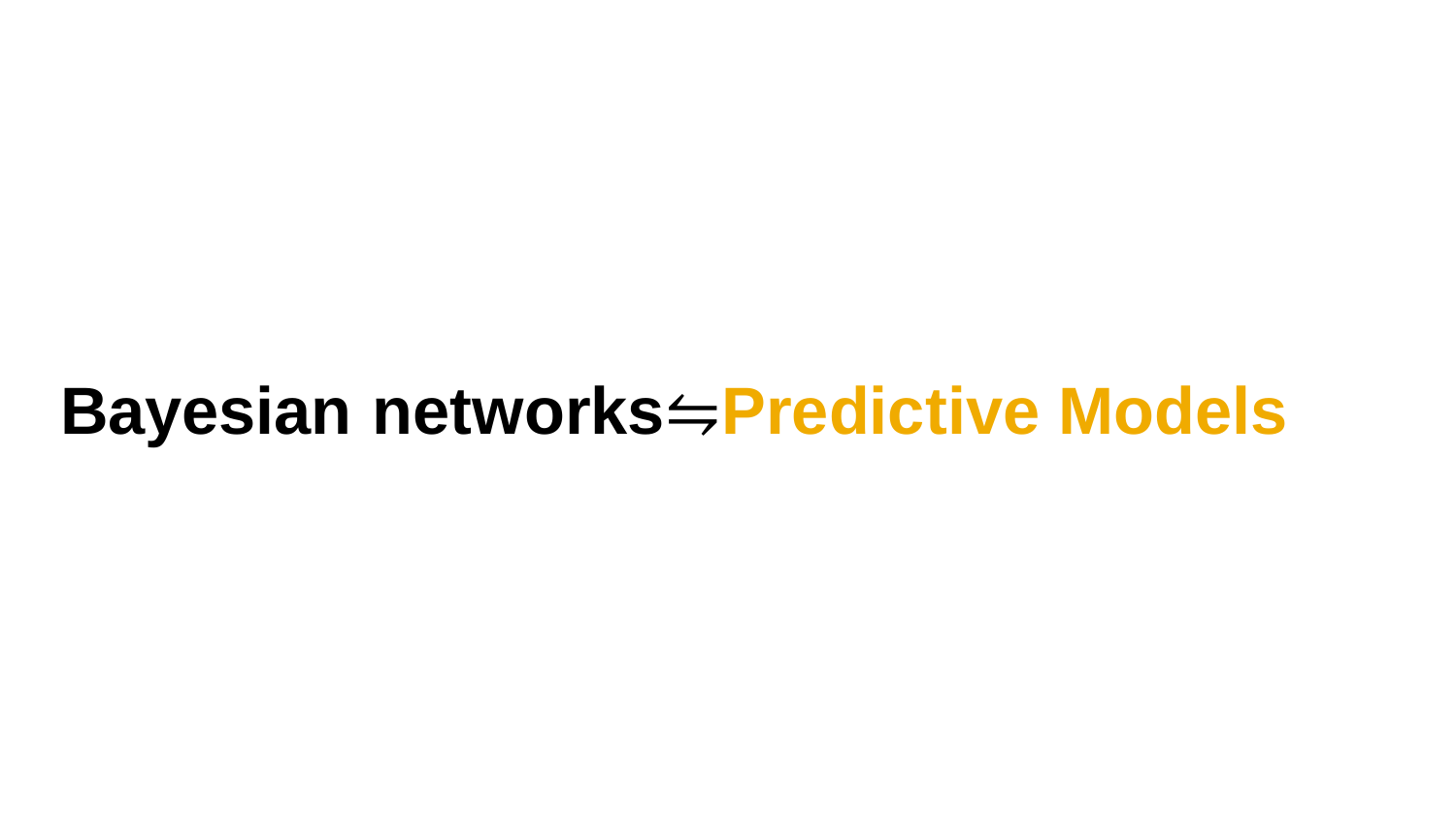## **Bayesian networks**⟶**Predictive analysis**



#### **Drive the predictive analysis:**

- Do not take the consequences of the Target
- Markov blanket for variable selection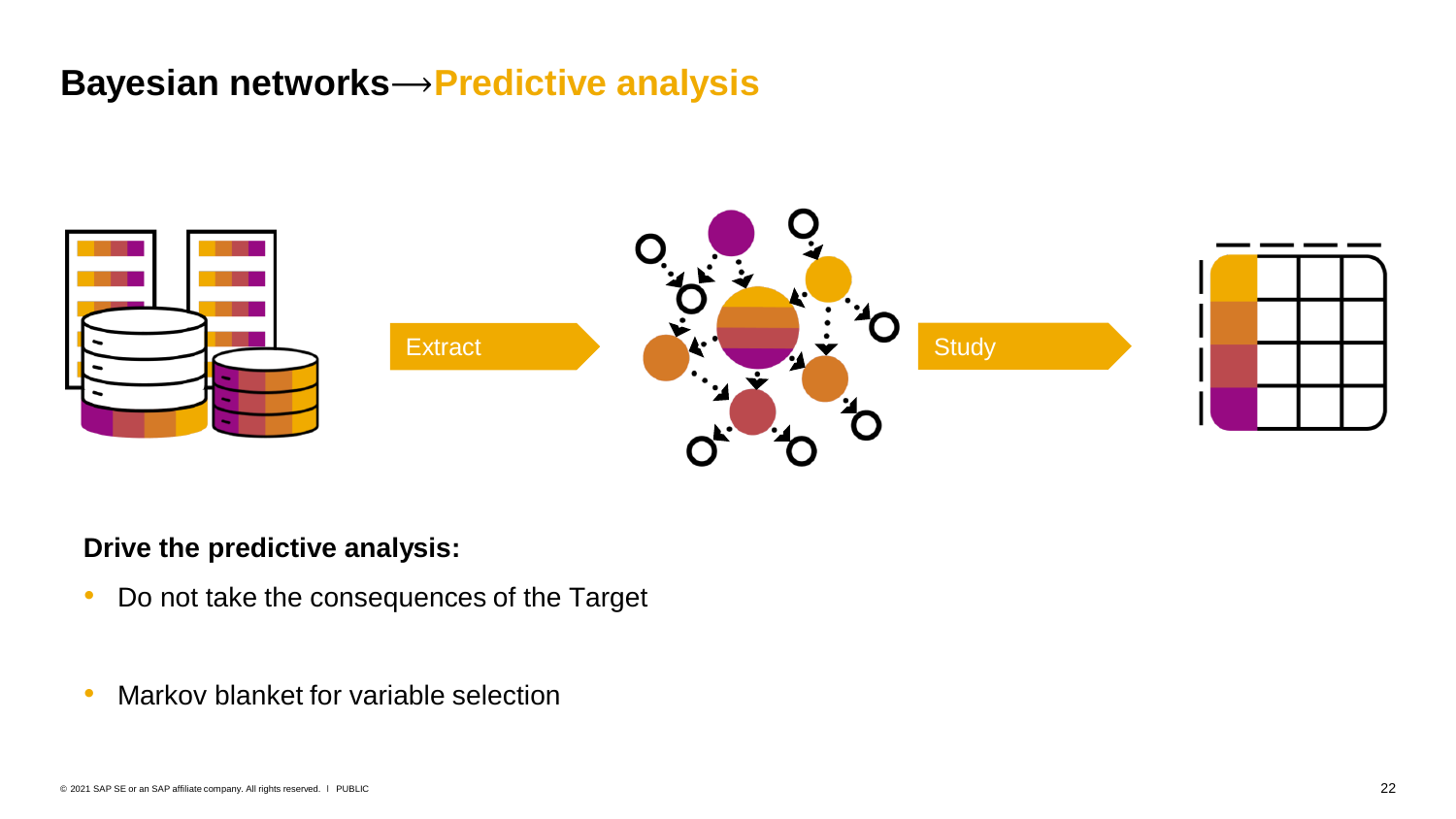## **Bayesian networks**⟵**Predictive analysis**



#### **Graph Discovery:**

• TreeShap and Marginal to find the Markov Blanket